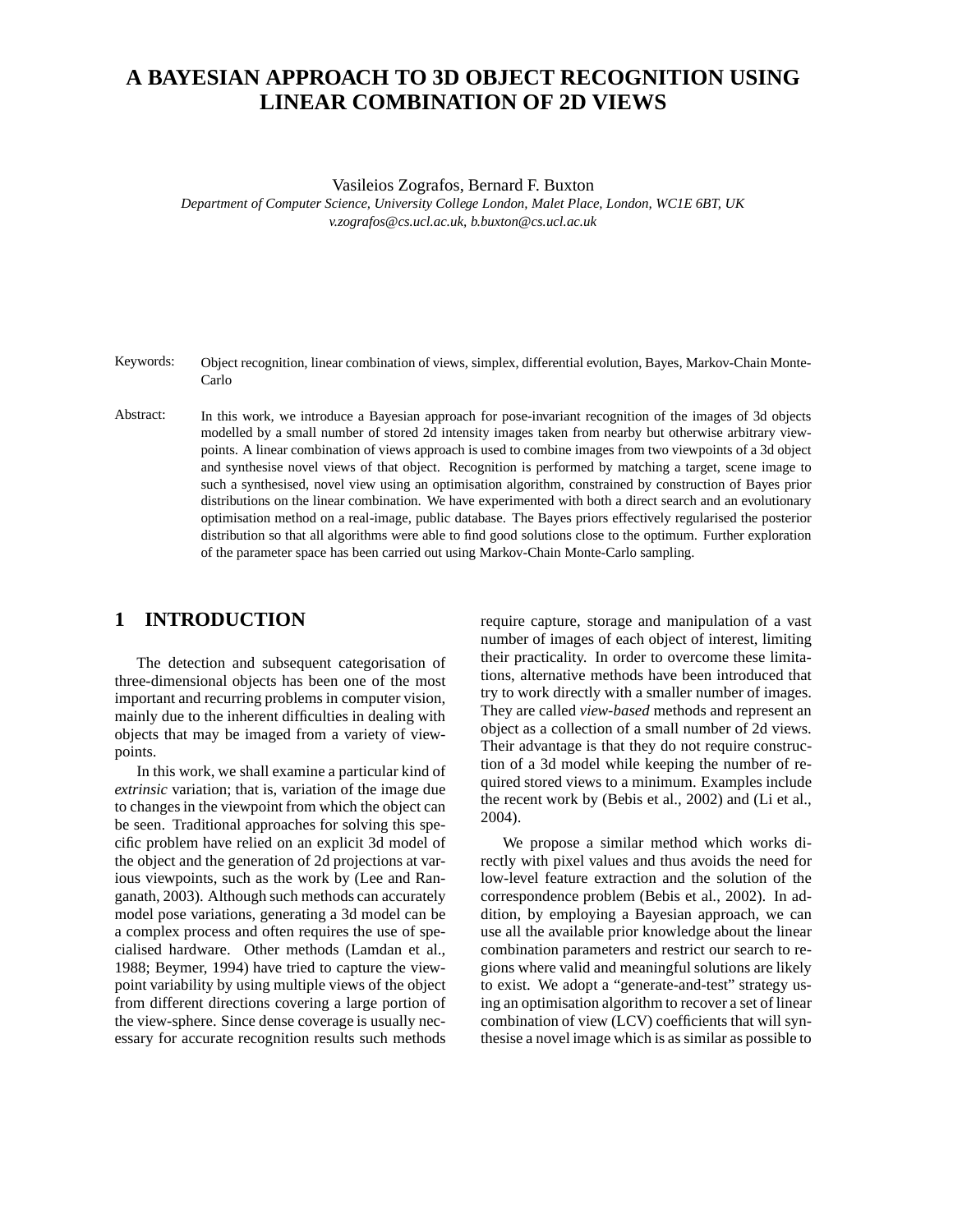the target image. If the similarity between the synthesised and the target images is above some threshold then an object is determined to be present in the scene and its location and pose are defined (at least in part) by the LCV coefficients.

In the next section, we introduce the theory behind the LCV and explain how it can be used to synthesise realistic images over a range of viewpoints. In section 3, we present our extension of the LCV method to incorporate prior probabilistic information and offer one possible interpretation for the Bayesian prior probabilities. Section 4 outlines the main components of our proposed recognition system while section 5 presents some experimental results of our approach on real imagery. Finally, we conclude in section 6 with a critical evaluation of our method and suggest possible future work.

### **2 Linear combination of views**

LCV is a technique which belongs in the general theory of the tri- and multi-focal tensors, or Algebraic Function of Views (AFoV) (Shashua, 1995) and provides a way of dealing with variations in an object's appearance due to viewpoint changes. This theory is based on the observation that the geometry of the set of possible images of an object undergoing 3d rigid transformations and scaling may, under most imaging conditions, to a good approximation, be embedded in a linear space spanned by the landmark points of a small number of images taken from different viewpoints. Ullman and Basri (Ullman and Basri, 1991) were the first to apply this theory to line drawings and edge maps.

Thus, given two images  $I'$  and  $I''$  of an object from different (basis) views with corresponding image coordinates  $(x', y')$  and  $(x'', y'')$ , we can represent any corresponding point  $(x, y)$  in a novel target image  $I_T$ according to, for example:

$$
x = a_0 + a_1x' + a_2y' + a_3x'' + a_4y''
$$
  
\n
$$
y = b_0 + b_1x' + b_2y' + b_3x'' + b_4y''
$$
 (1)

The target view is reconstructed from the above two equations given a set of valid coefficient  $(a_i, b_j)$ . Provided we have at least 5 corresponding landmark points in all three images  $(I_T, I', I'')$  we can estimate the coefficients  $(a_i, b_j)$  by using a standard least squares approach. Several others have taken this concept further from its initial application to line images and edge maps to the representation of real images *I<sup>T</sup>* (Bebis et al., 2002; Koufakis and Buxton, 1998; Hansard and Buxton, 2000; Peters and von der Malsburg, 2001).



Figure 1: Example of real data from the COIL-20 database. The two basis view images  $I'$  (a) and  $I''$  (b) with landmark points selected at prominent features.  $I_T$  (c) is the target image. The synthesised image  $I<sub>S</sub>$  (d) is at the correct pose identified by our algorithm.

Such results suggest that it is possible to use LCV for recognition by matching images  $I_T$  of target views of an object to a combination of stored, basis views of the object. The main difficulty in applying this idea within a pixel-based approach is the selection of the LCV coefficients  $(a_i, b_j)$ .

#### **2.1 Image synthesis**

To synthesise a single, target image using LCV and two views we first need to determine its geometry from the landmark points. For pixel-based object recognition in which we wish to avoid feature detection a direct solution is not possible, but we instead use a powerful optimisation algorithm to search and recover the LCV coefficients for the synthesis.

Given a set of hypothesised landmark points (see Fig. 1(a),(b)) we can, to a good approximation, synthesise an image  $I_S$  to match to the target  $I_T$ :

$$
I_T(x, y) = w'I'(x', y') + w'I''(x'', y'') + \varepsilon(x, y)
$$
  
=  $I_S(x, y) + \varepsilon(x, y)$ . (2)

The weights  $w'$  and  $w''$  may be calculated from the LCV coefficients and the image  $I<sub>S</sub>$  synthesised as described in (Koufakis and Buxton, 1998). Thus,  $w' = \frac{d''^2}{d'^2 + d}$  $\frac{d''^2}{d'^2 + d''^2}$ ,  $w'' = \frac{d'^2}{d'^2 + d'^2}$  $\frac{d^{2}}{d^{2}+d^{2}}$  with  $d^{2} = a_3^2 + a_4^2 + b_3^2 + b_4^2$  $b_4^2 + a_0^2 + b_0^2$  and  $d^2 = a_1^2 + a_2^2 + b_1^2 + b_2^2 + a_0^2 + b_0^2$ . The synthesis essentially warps and blends images  $I'$ and  $I''$  to produce  $I_S$ . It is important to note therefore that (2) applies to all points (pixels)  $(x, y)$ ,  $(x', y')$ and  $(x'', y'')$  in images  $I_S$ ,  $I'$  and  $I''$  with the dense correspondence defined by means of the LCV equations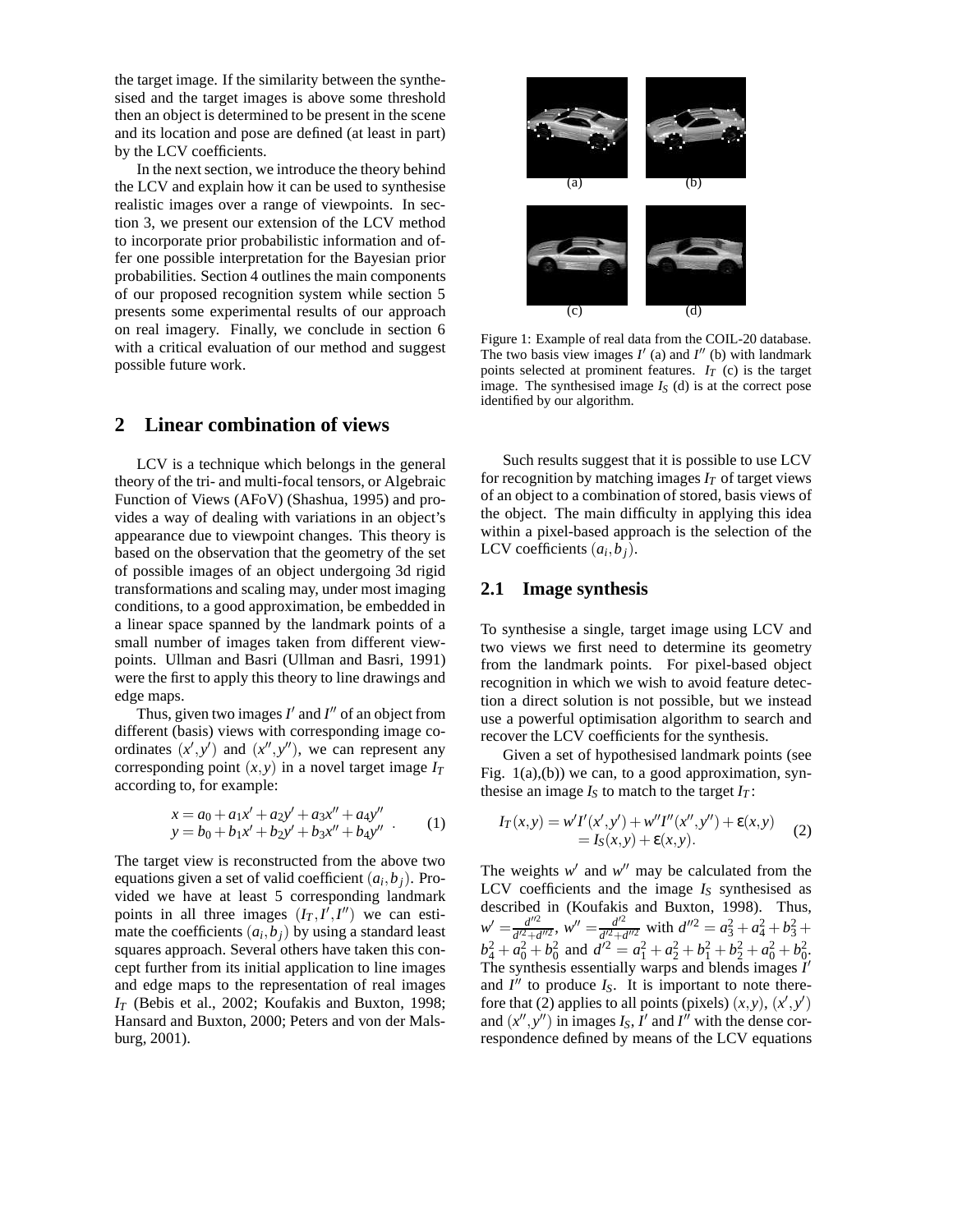(1) and a series of piecewise linear mappings (Goshtasby, 1986; Koufakis and Buxton, 1998). If  $(x', y')$ and  $(x'', y'')$  do not correspond precisely to pixel values, bilinear interpolation is used. The same idea may be extended to colour images by treating each spectral band as a luminance component (e.g.  $I_R$ ,  $I_G$ ,  $I_B$ ).

#### **2.2 Coefficient variation**

Since the pose information is implicitly encoded in the 10 coefficients  $(a_i, b_j)$ , it is useful to investigate their variation as the object is viewed from different directions. We are particularly interested in viewing directions on the portion of the view-sphere between the two basis views. We thus devised a simple experiment using a synthetic 3d model on which we selected a number of landmarks on prominent features and along edges. The model was placed over a black background and then allowed to rotate between  $\pm 20^\circ$  from the frontal position and 2d snapshots of the scene were taken, under orthographic projection, at  $1^o$  intervals. The two images at  $\pm 20^o$  were chosen as the basis views. We then solved (1) at each view and obtained a set of coefficients as a function of the angle  $\vartheta$  as illustrated in Fig. 3(b).

As we can see, coefficient  $a_0$  follows a quadratic curve, coefficients *a*<sup>1</sup> and *a*<sup>3</sup> are linear and the remaining coefficients are constant. Note also that *a*<sup>1</sup> and  $a_3$  have a range of [0,1] with  $a_1, a_3 \approx 0.5$  for  $\vartheta = 0^{\circ}$  (frontal view). Additionally, at the same angle,  $a_0$  is at a minimum. Finally, we observe that,  $a_2$ ,  $a_4$ ,  $b_0$ ,  $b_1$ ,  $b_3 \approx 0$  and  $b_2$ ,  $b_4 \approx 0.5$ .

This information could be used to bound the parameter space in the optimisation or to approximate regions within which we initialise our algorithm. Alternatively, we can predict the solution set at each  $\vartheta$ . This information, combined with knowledge of the range of poses we are likely to encounter in a specific experiment, may thus be used to construct the Bayesian priors, as we shall see in section 3

We note here that the form of the coefficients is largely independent of the actual object used and therefore the results generalise to any generic object under similar imaging conditions. One could also carry out similar experiments with other 3d rigid transformations and recover how the LCV coefficients vary in such cases.

#### **3 Bayesian model**

In this section we propose an extension of the basic LCV equations (1) and (2) by incorporating prior information on the coefficients  $(a_i, b_j)$  and building a

Bayesian model. We start with (2) in which  $\varepsilon(x, y)$  is assumed to be a vector of i.i.d. random noise. Given the data (target image  $I_T$ ) and a model represented by the basis views  $I'$  and  $I''$ , the posterior probability of the LCV coefficients is:

$$
P(a_i, b_j | I_T, I', I'') \propto P(I_T | a_i, b_j, I', I'') P(a_i, b_j).
$$
\n(3)

 $P(I_T | a_i, b_j, I', I'')$  is the probability of observing the target image  $I_T$  given the coefficients  $(a_i, b_j)$  and the basis views *I'* and *I''*.  $P(a_i, b_j)$  is the prior probability of the LCV coefficients.

If we then use the general assumption that the deviations ε of the synthesised image *I<sup>S</sup>* from the target image  $I_T$  are drawn from a Gaussian distribution the log-likelihood of observing the target image may, up to constant terms that we shall ignore, be written as:

$$
-\log[P(I_T|a_i, b_j, I', I'')] =
$$
  

$$
\frac{1}{2\sigma_{\epsilon}^2} \sum_{x,y} [I_T(x,y) - I_S(x,y)]^2,
$$
 (4)

which is quadratic in the residuals, and the summation is over all image pixels. The other term on the right in (3) comes from the prior p.d.f..

The prior represents general information about the LCV parameters based on the analysis we have carried out previously. We have used a Gaussian prior for the coefficients  $a_i$  and  $b_j$  centered at the values identified in section 2.2. Under the assumption of statistical independence of the coefficients with each having its own mean and variance and, if we again ignore uninteresting constants we get:

$$
-\log(P(a_i, b_j)) \propto \sum_{i,j=0}^{4} \left[ \frac{(a_i - \mu_a)^2}{\sigma_i^2} + \frac{(b_j - \mu_b)^2}{\sigma_j^2} \right],
$$
\n(5)

where  $\mu_a$ ,  $\mu_b$  are the means and  $\sigma_i$ ,  $\sigma_j$  the standard deviations of the prior probabilities for coefficients *a<sup>i</sup>* and *b<sup>j</sup>* respectively.

From  $(3)$ , $(4)$  and and  $(5)$  we see that, if we continue to ignore uninteresting constants, the log posterior probability becomes:

$$
\frac{-\log[P(a_i, b_j|I_T, I', I'')]}{\sigma_{\epsilon}^2} \approx \frac{\sum_{x,y}[I_T(x,y)-I_S(x,y)]^2}{\sigma_{\epsilon}^2} + \sum_{i,j=0}^{4} \left[\frac{(a_i-\mu_a)^2}{\sigma_i^2} + \frac{(b_j-\mu_b)^2}{\sigma_j^2}\right].
$$
\n(6)

We usually require a single synthesised image to be presented as the most probable result. A typical choice for that single image is the one which maximises the posterior probability (MAP), or minimises the negative log-posterior (6) with respect to the parameters  $a_i$  and  $b_j$ . The latter can be minimised using standard optimisation techniques.

As we can see from (6), the prior is used to bias the MAP solution toward the means  $\mu_a$  and  $\mu_b$ , away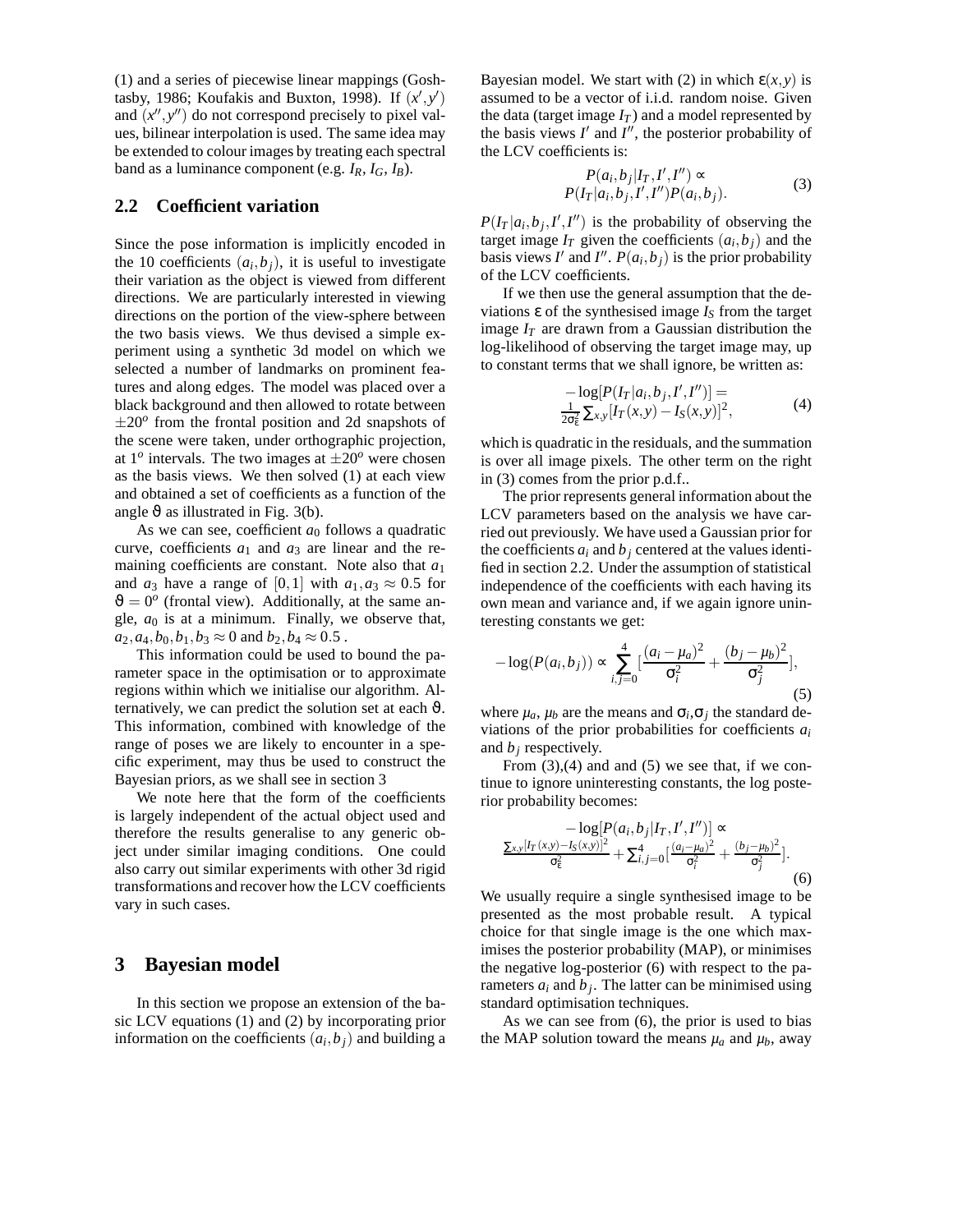from the maximum likelihood (ML) solution which is where  $\sum_{x,y} [I_T(x,y) - I_S(x,y)]^2$  is at a minimum (i.e. there is little difference between  $I_T$  and  $I_S$ ). How much the prior affects the solution in relation to the likelihood depends on the ratio:

$$
k = \frac{\sigma_{\varepsilon}^2}{\sum_{i,j} (\sigma_i^2 + \sigma_j^2)}.
$$
 (7)

As the influence of the prior vanishes (i.e.  $\sigma_i$ ,  $\sigma_j$  become very big and the Gaussian prior resembles a uniform distribution) the MAP solution approaches the ML solution. Careful selection of the ratio *k* is therefore very important.

The effect of using such Gaussian priors to bias the posterior can be seen in Fig. 3(a). Here we show the negative log probability of the likelihood, prior and posterior for the coefficient  $a_2$ . This plot was generated by isolating and varying this coefficient while having conditioned the remaining coefficients to the optimal prior values identified previously. The image *I<sup>S</sup>* was synthesised using (2) and compared to the target image  $I_T$  with the log probabilities recorded at each value of *a*2. We used images from the COIL-20 database (Nene et al., 1996).

What we should note in particular from this example is the effect of the prior on the likelihood, especially near the tails of the p.d.f. where we have large error residuals. The prior widens the basin of attraction of the likelihood resulting in a convex posterior that is much easier to minimise even if we initialise our optimisation algorithm far away from the optimal solution.

On the other hand, near the global optimum we wish the prior to have as little impact as possible in order for the detailed information as to the value of  $a_2$  to come from the likelihood. This allows for small deviations from the values for the coefficients encoded in the prior means, since every synthesis and recognition problem differs slightly, due to object type, location, orientation and perspective camera effects.

## **4 The recognition system**

In principle using the LCV for object recognition is straightforward. All we have to do is select the object and find the coefficients in an equation such as (1) which will minimise the error  $ε$  from (2) and check that it is small enough so that our synthesised and target images  $I<sub>S</sub>$  and  $I<sub>T</sub>$  are sufficiently similar to enable us to say that they match.

#### **4.1 Template matching**

The first component of our system is the two stored basis views  $I'$  and  $I''$  which define the library of known modelled objects. These are rectangular bitmap images that contain grey-scale (or colour) pixel information of the object without any additional background data. It is important not to choose a very wide angle between the basis views to avoid  $I'$  and  $I''$ belonging to different aspects of the object with landmark points being occluded.

Having selected the two basis views, we pick a number of corresponding landmark points, in particular lying on edges and other prominent features. We then use constrained Delaunay triangulation (Shewchuk, 2002) and the correspondence to produce similar triangulations on both the images. The above processes may be carried out during an off-line, model-building stage and are not examined here.

The set of LCV coefficients is then determined by minimising the negative log posterior (6) and the object of interest in the target image  $I_T$  recognised by selecting the best of the models, as represented by the basis views, that explain  $I_T$  sufficiently well. Essentially, we are proposing a flexible template matching system, in which the template is allowed to deform in the LCV space, restricted by the Bayesian priors to regions where there is a high probability of meaningful solutions, until it matches the target image.

#### **4.2 Optimisation**

To recover the LCV coefficients, we need to search a high-dimensional parameter space using an efficient optimisation algorithm. For this purpose, we have chosen to examine two different methods, a global, stochastic algorithm, and a local, direct-search approach. The stochastic method used is called Differential Evolution (DE) and was introduced by (Storn and Price, 1997). Briefly, DE works by adding the weighted difference between two randomly chosen population vectors to a third vector, and the fitness of the solution represented by the resultant is compared with that of another individual from the current population.

For the local method, we have selected the simplex algorithm by (Nelder and Mead, 1965) since it is very easy to implement and does not require calculation (or approximation) of first or second order derivatives. A simplex is a polytope of N+1 vertices in N dimensions with each vertex corresponding to a single matching function evaluation. In its basic form the simplex is allowed to take a series of steps, the most common of which is the *reflection* of the vertex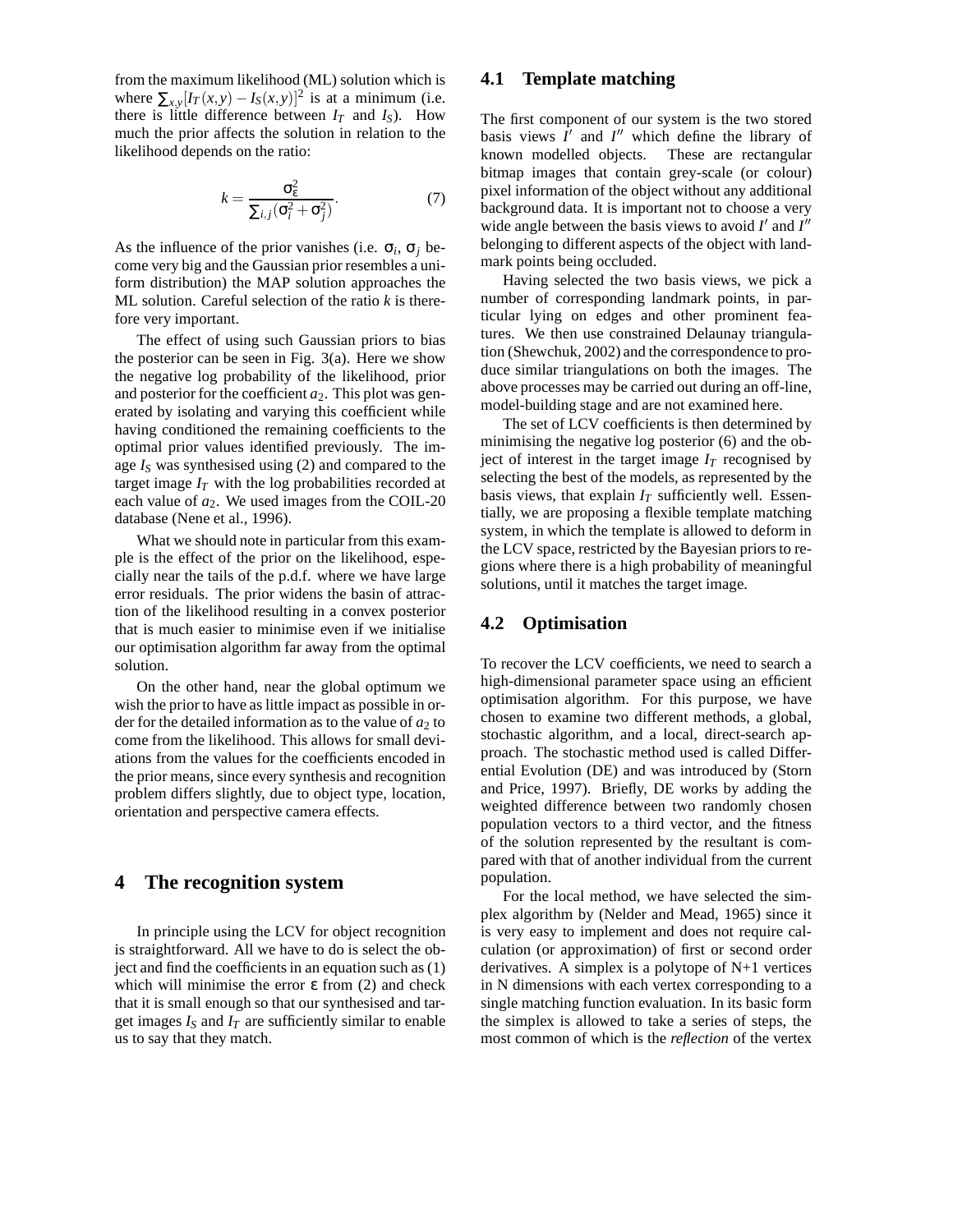

Figure 2: Image samples from the COIL-20 database

having the poorest value of the objective function. It may also change shape (*expansion* and *contraction*) to take larger steps when inside a valley or flat areas, or to squeeze through narrow cols. It can also change direction (*rotate*) when no more improvement can be made in a current path. Since the simplex is a local, direct search method it can become stuck in local optima and therefore some modifications of its basic behaviour are necessary. We thus introduced the *reducing-step restarting* simplex (Zografos and Buxton, 2007) which can make variable length "jumps" in order to avoid local optima and burrow deeper into the basin of attraction.

## **5 Experiments**

We have performed a number of experiments on real images using the publicly available COIL-20 database. This database contains examples of 20 objects imaged under varying pose (horizontal rotation around the view-sphere at 5*<sup>o</sup>* intervals) against a constant background with the camera position and lighting conditions kept constant (see Fig. 2).

We constructed LCV models from 5 objects, using as basis views the images at  $\pm 20^{\circ}$  from a frontal view, while ensuring that the manually chosen landmarks were visible in both  $I'$  and  $I''$  (Fig. 1). Comparisons were carried out against target images from the same set of modelled objects taken in the frontal pose at 0*<sup>o</sup>* .

In total, we carried out 500 experiments (250 with each optimisation method  $\times$  10 tests for each modeltarget image combination) and constructed two  $5 \times 5$ arrays of model×image results. Each array contains information about the matching scores represented by the cross-correlation coefficient (Zografos and Buxton, 2007). The highest scores were along the main diagonal, where each model of an object is correctly matched to a target image of the same object. The recognition response should be less (or have a higher negative log probability) when comparing a specific model with images of other objects.

For the simplex method, we set the maximum number of function evaluations (NFEs) to 1000 and a fixed initialisation of:  $a_0$ , $a_1$ , $a_3$ , $b_0$ , $b_1$ =1,  $a_2$ , $a_4$ , $b_3$ =0.5,  $b_2=0.9$ ,  $b_4=1.4$ , deliberately chosen far away from the expected solution, in order not to influence the optimisation algorithm with a good initialisation. In the case of DE, we chose a much higher NFEs=20000 (100 populations  $\times$  200 generations) and specified the boundaries of the LCV space as:  $-5 \le a_0, b_0 \le 5$ , -1≤ *a*<sub>1</sub>,*a*<sub>2</sub>,*a*<sub>3</sub>,*a*<sub>4</sub> ≤1, -1≤ *b*<sub>1</sub>,*b*<sub>2</sub>,*b*<sub>3</sub>,*b*<sub>4</sub> ≤1. This includes the majority of the coefficient ranges identified in section 2.2.

The results of the above experiments, averaged over 10 test runs, are summarised in the heatmap plot Fig. 3(c). As expected, we can see a well defined diagonal of high cross-correlation where the correct model is matched to the target image. This observation, combined with the absence of any significant outlying good matches when model $\neq$ image, leads us to the conclusion that, on average, both methods perform equally well in terms of recognition results. The only difference is how close these methods can get to the global optimum, and in how many NFEs.

To explore this further, we have included the plot in Fig. 4 which compares the average crosscorrelation responses for both methods. We observe that both methods have a consistently good performance, with the DE converging to solutions of higher cross-correlation in the majority of cases. The simplex failed to converge to the correct solution in a few cases, particularly in some of the tests for models 1 and 9. This of course may be explained in part by the smaller NFEs that were allowed for this algorithm, although preliminary experiments had indicated the NFE value chosen should generally have sufficed.

We also include boxplot diagrams, Fig.  $3(d)$ ,(e), which illustrate the diversity of the 10 coefficients in the recovered solutions. For this, results were taken from the test runs along the main diagonal, using both of the optimisation algorithms. We can see that there is little diversity in the coefficients with few or no outliers, indicating a stability in the values already identified by the 3d experiment (section 2.2) across different objects. The only significant variation is, as expected, in the translation coefficients  $a_0$  and  $b_0$ .

Finally, we have included in Fig. 3(g),(h) for test runs on the main diagonal when the correct model is matched to a target image, values of the negative log probability as the number of function evaluations increases. From these, we observe the different optimisation behaviours of the two algorithms, DE and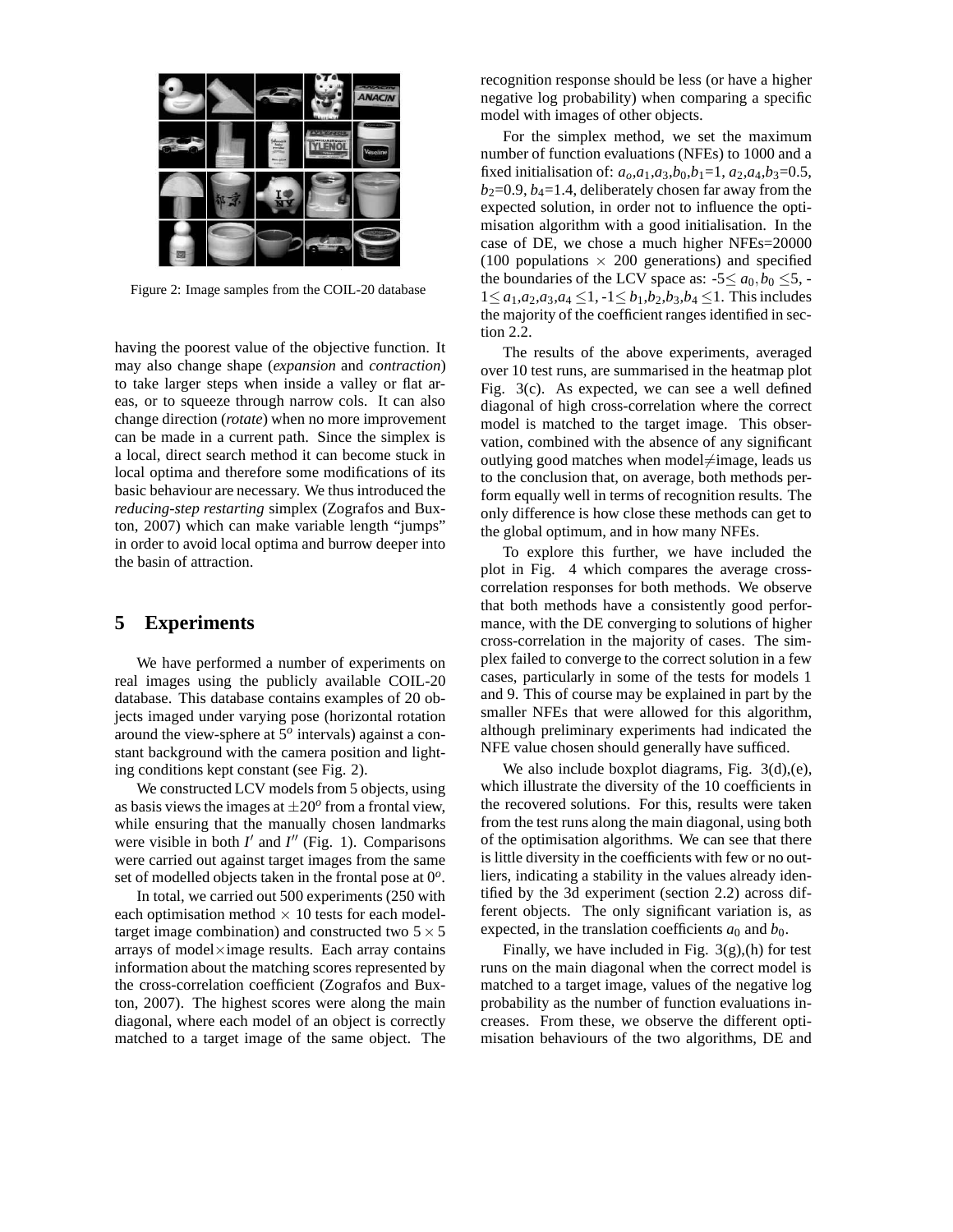simplex, and how much earlier the latter can reach the global minimum. DE is much slower, but it has the advantage that it can avoid locally optimum solutions, which the simplex sometimes clearly cannot.

#### **5.1 Markov-Chain Monte-Carlo**

In previous sections we have introduced the posterior distribution and have provided some graphs of the variation of the individual coefficients. Nevertheless, graphical analysis of the 10-dimensional posterior distribution is difficult, so to obtain a more specific and complete idea of its characteristics we have used a Markov-Chain Monte Carlo (MCMC) (Gelman et al., 1995) approach in order to generate a sample of the distribution and further analyse it.

Briefly, MCMC is method for sampling from an unknown distribution, requiring only that its density can be calculated at each point. Initially MCMC draws values from a known, starting distribution and then gradually adjusts these draws to converge to an approximation of the posterior distribution. These samples are drawn sequentially with the draws forming a Markov Chain. In this particular implementation, we have used the Metropolis-Hastings rule (Metropolis et al., 1953; Hastings, 1970) and a product of ten 1-dimensional normal distributions, such as those used in section 3 for the priors, as a starting distribution. In addition, the first half of the samples were discarded in order to reduce any residual correlation in the draws.

We chose a single experiment (matching to a frontal view of object 1 at  $0^0$ ) and generated a set of 10000 samples of the posterior (6) from areas of high probability using a single Markov Chain. The MCMC converged to a point very close to the global optimum, with a cross-correlation of 0.98508 (the best solution recovered by the simplex was 0.987301 and that for the DE was 0.973954). The way the MCMC gradually improved the posterior probability can be seen in Fig. 3(i) and compared with the simplex and DE methods illustrated in Fig. 3(g) and (h).

The first step of the analysis is to determine the major modes of the p.d.f. and find where other locally optimal solutions may be situated. For that purpose, we used repeated runs of a k-means clustering algorithm (Bishop, 1995), the best of which recovered 3 main clusters in close proximity and all near the global optimum. This leads to the conclusion that the distribution has a single mode (i.e. peak) perhaps with some subsidiary, nearby peaks caused by noise effects. The main point is that there is no significant local optimum elsewhere nearby in the distribution.

We have also included boxplots of the samples of

the LCV coefficients taken in the MCMC in Fig. 3(f). The samples are tightly bundled with a few outliers, another indication that the algorithm has converged to the optimum. This reinforces the notion that the posterior distribution we have constructed is unimodal.

For a quantitative, numerical analysis we have calculated the statistical characteristics of the coefficients  $a_0 - a_4$ ,  $b_0 - b_4$  produced by the MCMC sampling as shown in Table 1. The characteristics of the coefficients  $a_0 - a_4$ ,  $b_0 - b_4$  described in the first two columns are arranged in two rows in the last five columns of the table. Our first observation is that the means, modes and medians of each of the coefficients almost coincide, consistent with the posterior being an approximately symmetric, unimodal distribution. If we look at the range values, we see once more that the values are tightly concentrated signifying a basin of attraction that bottoms-out into a few close-by points. This is further affirmed by the low standard deviations of the sampled values of all 10 coefficients.

If we now examine the kurtosis and skewness we can see positive skewness in the samples of certain coefficients and negative in others. The distributions of the samples of all coefficients, except  $b_1$ , are quite strongly skewed, reflecting strong influence of the likelihood near the optimum posterior, a property that is highly desirable. This is due to the shape of the likelihood function since the priors are symmetric. The values for the kurtosis are small for some coefficients whose posteriors are therefore almost Gaussian near the optimum, whilst other coefficients strongly affected by the priors are leptokurtic, in particular *a*4, *b*<sup>2</sup> and *b*4.

## **6 Conclusion**

We have shown how the linear combination of views (LCV) method may be used in view-based object recognition. Our approach involves synthesising intensity images using LCV and comparing them to the target, scene image. In addition, we incorporate prior probabilistic information on the LCV parameters by means of a Bayesian model. For the priors, we chose Gaussian distributions centered at the expected values of those parameters given a specific transformation (in this case rotation of the object about a vertical axis in 3d).

Matching and recognition experiments were then carried out on data from the COIL-20 public database using two different optimisation algorithms in order to recover the optimal LCV parameters. These experiments have shown that our method works well for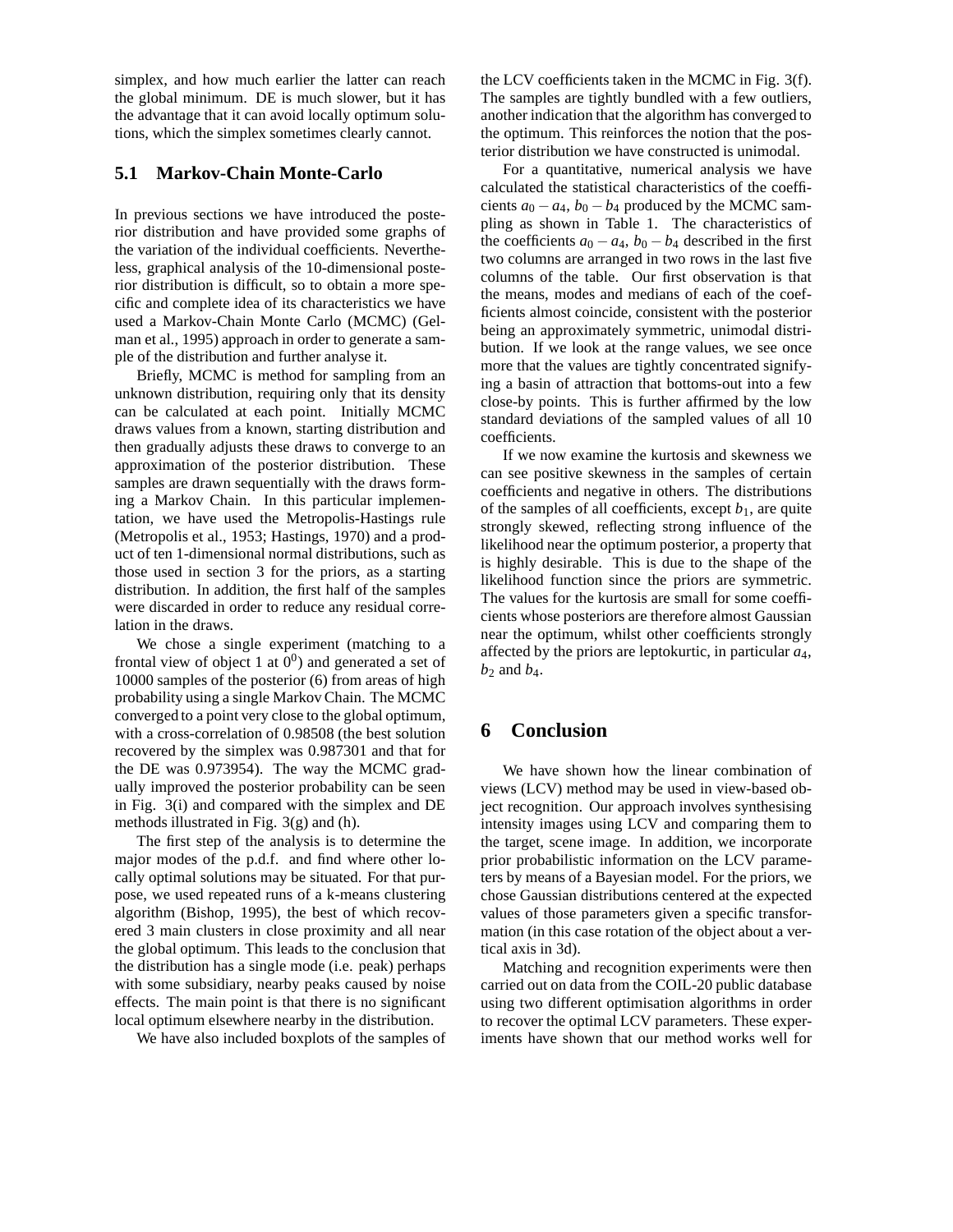

Figure 3: (a) The negative log posterior resulting from the combination of the prior and likelihood. (b) Variation plot of the 10 LCV coefficients. (c) Model x Image heatmap array with high cross-correlation on the main diagonal. (d)-(f) Coefficient diversity plots for the DE, Simplex and MCMC methods respectively. (g)-(i) Iterative optimisation results for the three methods. Note the different scales on the ordinate and the vertical line in (h) indicating the NFEs for the simplex method.

| Dispersion measures:     |                            |                |                         |                |                         |                        |
|--------------------------|----------------------------|----------------|-------------------------|----------------|-------------------------|------------------------|
|                          | range                      | $a_0$ : 0.069  | $\overline{a_1: 0.072}$ | $a_2$ : 0.038  | $\overline{a_3: 0.034}$ | $a_4$ : 0.036          |
|                          |                            | $b_0$ : 0.045  | $\overline{b_1: 0.058}$ | $b_2$ : 0.037  | $b_3$ : 0.009           | $b_4$ : 0.043          |
|                          | std. dev.                  | $a_0$ : 0.013  | $a_1$ : 0.024           | $a_2$ : 0.015  | $a_3$ : 0.012           | $a_4$ : 0.010          |
|                          |                            | $b_0$ : 0.015  | $b_1$ : 0.006           | $b_2$ : 0.008  | $b_3$ : 0.002           | $b_4$ : 0.004          |
| Location measures:       |                            |                |                         |                |                         |                        |
|                          | mean                       | $a_0$ : 1.050  | $a_1$ : 0.551           | $a_2$ : -0.031 | $a_3$ : 0.474           | $a_4$ : 0.016          |
|                          |                            | $b_0$ : 0.981  | $b_1$ : -0.004          | $b_2$ : 0.481  | $b_3$ : -0.000          | $b_4$ : 0.510          |
|                          | median                     | $a_0$ : 1.042  | $a_1$ : 0.564           | $a_2$ : -0.040 | $a_3$ : 0.467           | $a_4$ : 0.022          |
|                          |                            | $b_0$ : 0.972  | $b_1$ : -0.005          | $b_2$ : 0.480  | $b_3$ : 0.001           | $b_4$ : 0.510          |
|                          | mode                       | $a_0$ : 1.042  | $a_1$ : 0.564           | $a_2$ : -0.040 | $a_3$ : 0.467           | $a_4$ : 0.022          |
|                          |                            | $b_0$ : 0.972  | $b_1$ : -0.005          | $b_2$ : 0.480  | $b_3$ : 0.001           | $b_4$ : 0.510          |
| Distributional measures: |                            |                |                         |                |                         |                        |
|                          | skewness                   | $a_0$ : 1.171  | $a_1$ : -1.458          | $a_2$ : 1.214  | $a_3$ : 1.275           | $a_4$ : -2.053         |
|                          |                            | $b_0$ : 1.3685 | $b_1$ : 0.305           | $b_2$ : 2.520  | $b_3$ : -1.689          | $b_4$ : -2.071         |
|                          | $\overline{kurtosis}$ (-3) | $a_0$ : -0.568 | $a_1$ : 0.309           | $a_2$ : -0.466 | $a_3$ : -0.256          | a <sub>4</sub> : 3.301 |
|                          |                            | $b_0$ : 0.193  | $b_1$ : 1.523           | $b_2$ : 6.325  | $b_3$ : 0.874           | $b_4$ : 5.668          |

Table 1: Statistical characterisation of the MCMC algorithm.